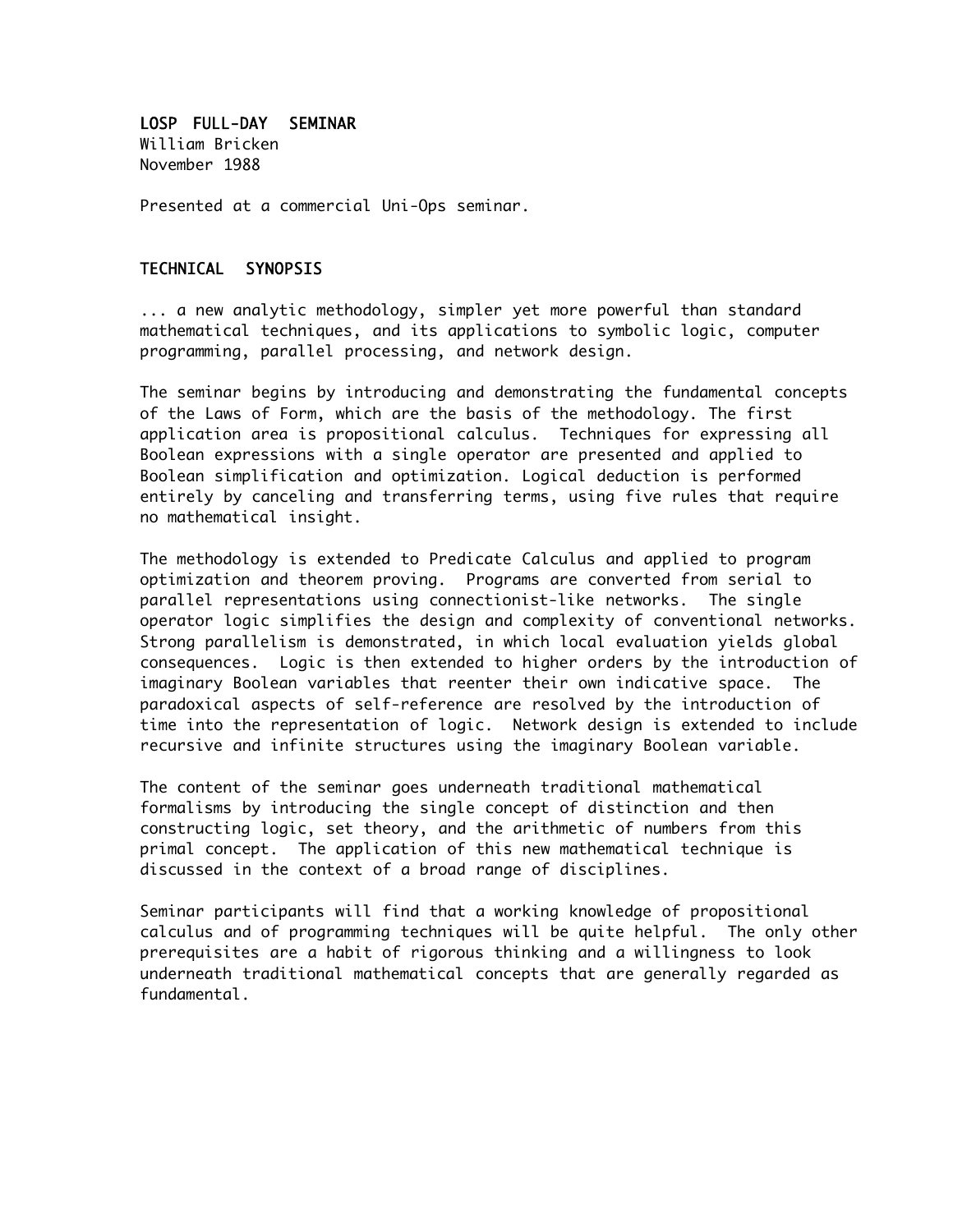#### References

Spencer-Brown, Laws of Form, Dutton, 1972 (may be out of print)

Kauffman, Louis H. and F. J. Varela, Form Dynamics, Journal of Social and Biological Structures, V3 #2, April 1980, 171-206

Kauffman, Louis H., Network Synthesis and Varela's Calculus, International Journal of General Systems, 1978, V4, 179-187.

F. J. Varela, A Calculus for Self-reference, International Journal of General Systems, 1975, 2, 5-24.

Goguen, J.A. and F.J. Varela, Systems and Distinctions; Duality and Complementarity, International Journal of General Systems, 1979, 5, 31-43.

#### PROMOTIONAL DISTRIBUTION

#### Benefits of the Seminar

Laws of Form is a revolutionary new mathematics that models the evolution of symbolic thought. The seminar provides a thorough introduction to distinction and the mathematics of indication, from both a practical, intuitive perspective and a formal, computational perspective.

#### What You Will Learn

1. the conventions underlying symbolic thought

2. a new foundation for mathematics that is intuitive, constructive and holistic

3. the arithmetic, algebra, and calculus of indications

4. how to generate canonical and minimal forms for symbolic systems such as logic and programming languages, with the minimum of computational effort

5. fast, efficient deductive techniques

6. how to understand and calculate with paradoxical and self-referential forms

7. the use of imaginary Boolean values and oscillating truth values

8. how to think about thinking.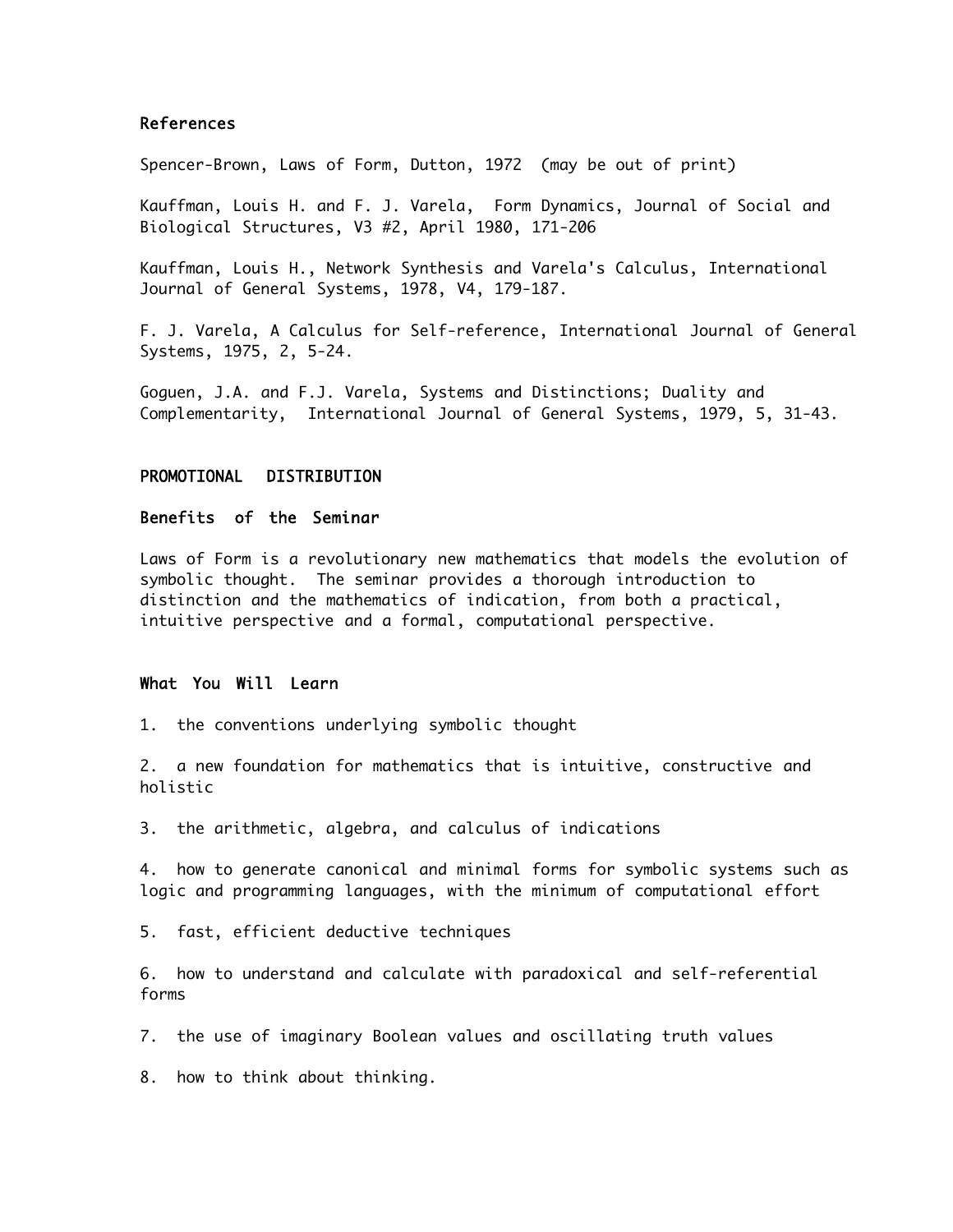#### Who Should Attend

Programmers, mathematicians, philosophers, psychologists and teachers interested in innovative formal systems, deductive reasoning, and the foundations of programming and thought. Anyone who has thought about or read Spencer-Brown's Laws of Form. Some familiarity with Computer Science and symbolic logic is desirable.

#### Quotes

"Only difference makes a difference."

-- Gregory Bateson

"... a new calculus of great power and simplicity." -- Bertrand Russell

"... that particular calculus which can let us see deeper into the nature of mathematics"

-- L. L. Whyte

"In Laws of Form, language, theories, observations and hypotheses are seen to arise naturally from the ground of our study which is ourselves." -- Louis Kauffman

#### Descriptive Notes

Logic plays a fundamental role in computer science. Propositional calculus, the core of mathematical logic, is integral to the control of programs, the design of circuits, the reasoning of expert systems, and structure of search spaces. Formal logic is in its infancy, it is clumsy, overly complex, and computationally inefficient.

Laws of Form simplifies all calculations involving propositional calculus by eliminating the redundancy in logic. Based on the seminal work of G. Spencer-Brown, Losp is the implementation of Laws of Form; it is the assembly language of deduction. All logical structure arises out of its single concept of distinction.

The advantages of using Losp include the following:

1. Losp is fully general, complete and consistent. The single operator condenses the representation of propositional calculus.

2. Proof is achieved by a single uniform technique: the principled erasure of irrelevant information.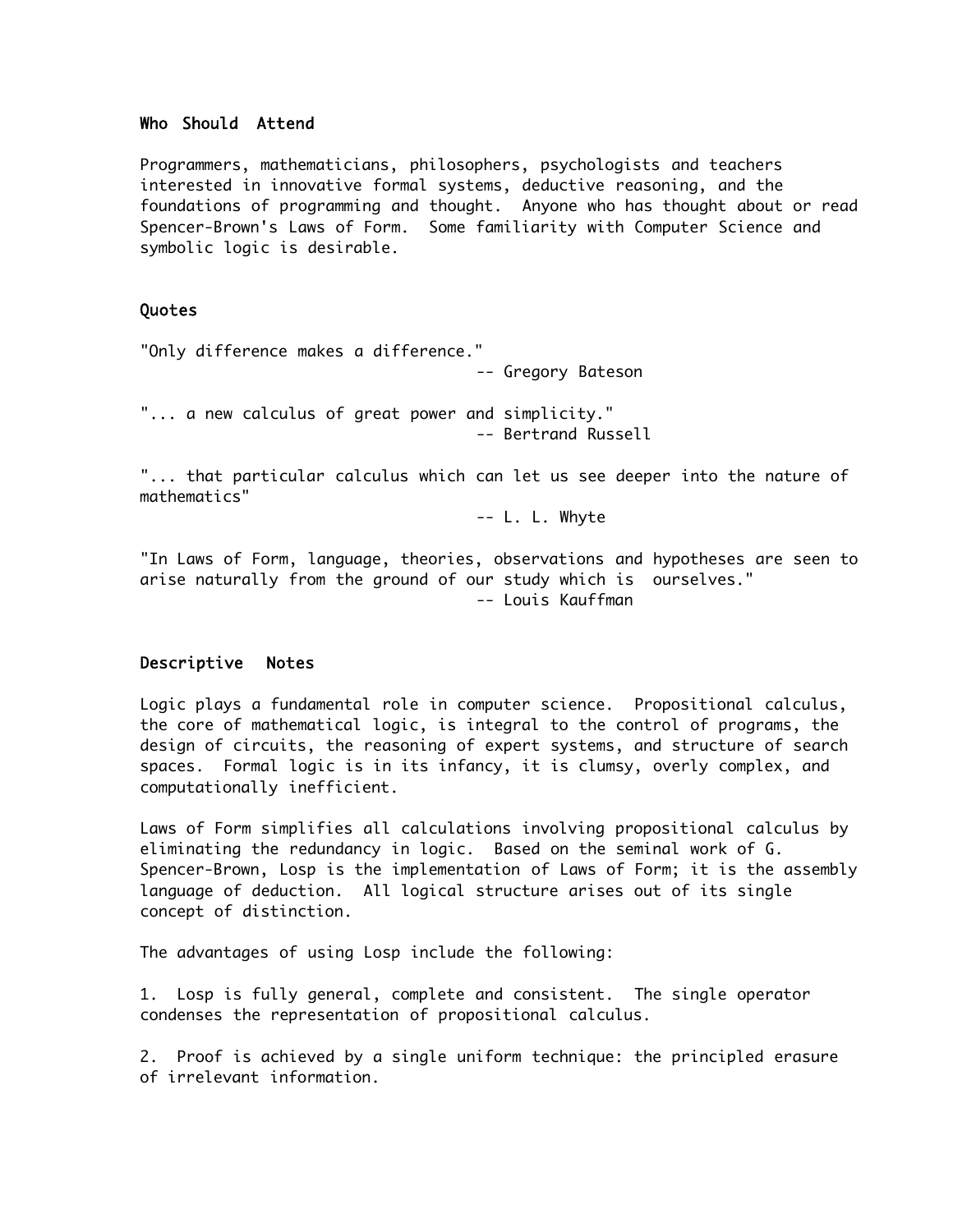3. Since erasure is the primary form of simplifying transformation, the representation of a problem decreases in size (and memory is consequently released) during deductive computation.

4. The distinction between forward and backward chaining is irrelevant. All search is opportunistic.

5. The Losp representation maps directly onto circuits using n-ary nor gates, and onto networks using distinction nodes.

6. Expressions are partitioned for parallel processing by the distinction operator.

7. Paradoxical and self-referring expressions have a natural form of representation, in time rather than in space.

Losp has potential applications wherever propositional calculus and deduction are used. These applications include:

logic programming theorem proving Boolean minimization program optimization program verification parallel processing model based reasoning machine learning consistency maintenance

The axioms of Losp are constructive, intuitive, and extremely simple. Logic is only one interpretation for this fundamental mathematics; it can also be used for Boolean algebra, set theory, and number theory. Laws of Form has interpretations in psychology, education, metaphysics, systems theory, biology, and other disciplines.

The Losp seminar will provide fundamental tools for those interested in logic programming and Boolean algebra. Since Laws of Form starts at the very beginning of the concept of symbolizing, the rules and understanding exposed at this fundamental level will help to clarify the meaning and utility of symbol systems and mathematics. The concepts of Losp provide a unique vocabulary for thinking about thought, and the position of the thinker in relation to knowledge.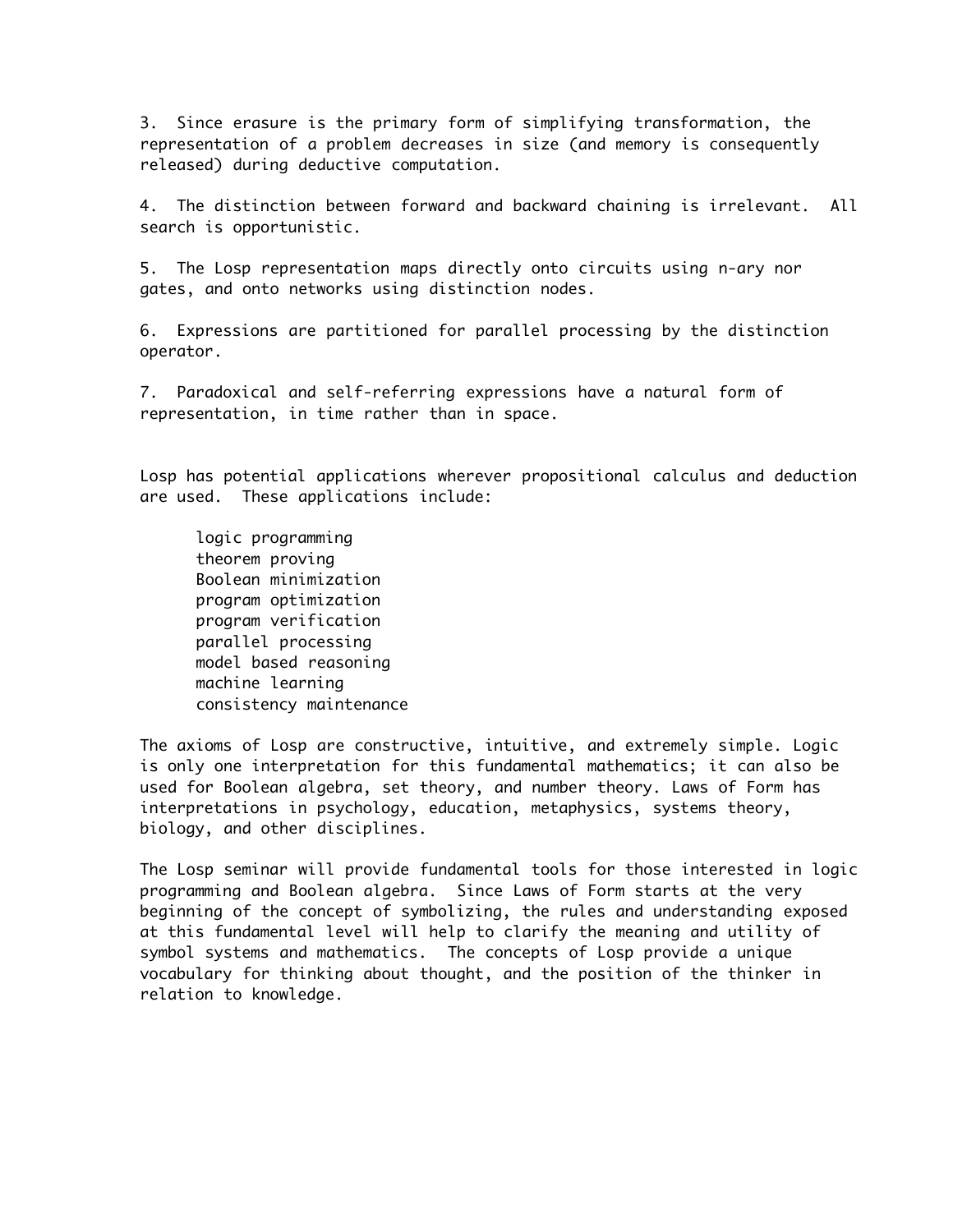## CONTENTS

This outline contains a list of topics to be covered in the seminar, organized into 1 1/2 hour modules.

#### I: Overview of Laws of Form

The origin of symbolization Proto-symbolic concepts distinction representational space interpretative space Conventions of symbolic communication intention reference transformation relevance demonstration pervasion transmission Intuition and construction tokens meaning to call to cross Applications mathematics formal logic education psychology metaphysics

### II: The Mathematics of Indication, Part 1

Arithmetic and distinction Laws of form Duplication and self-reference Topological operator Objective simplification Functional simplification Boolean arithmetic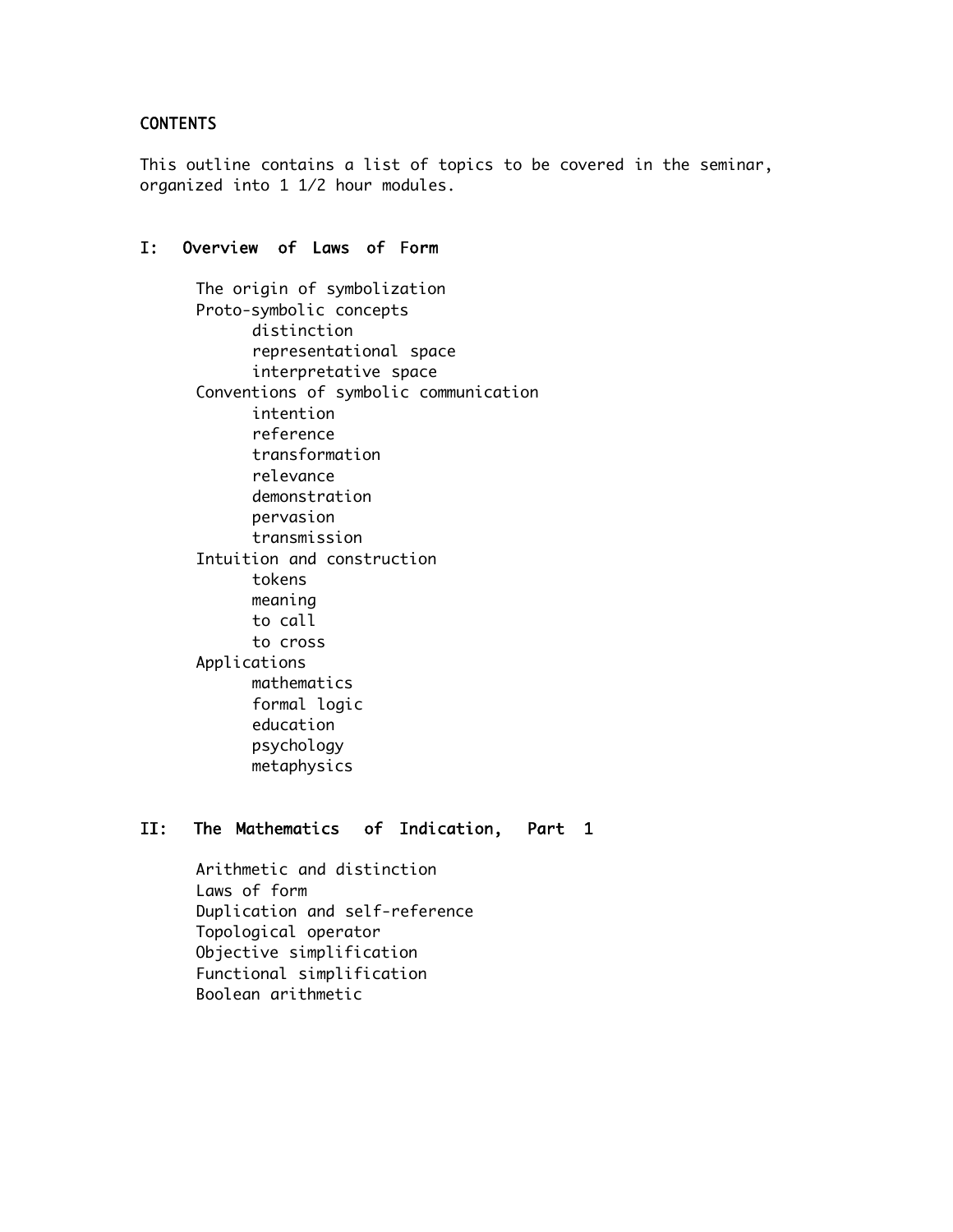## III: The Mathematics of Indication, Part 2

Algebra and evaluation Equality Axiomatic basis dominion pervasion transposition Theorems involution reference absorption cancellation flex Transposition and erasure Semantics Canonical form Proof techniques Transformation Implication Case Analysis Boolean algebra Representational incompleteness Set syntax and arbitrary arity Boolean minimization

#### IV: Applications in First Order Logic

Condensation of concepts Maps Tautology, contradiction and contingency Transformational proof Algebraic Inference Interface placement and access rules The Losp Deductive Engine Quantification Canonical forms Theorem proving Inference engines Opportunistic deduction

#### V: The Mathematics of Indication, Part 3

Calculus and time Recursion and self-reference Autonomous values